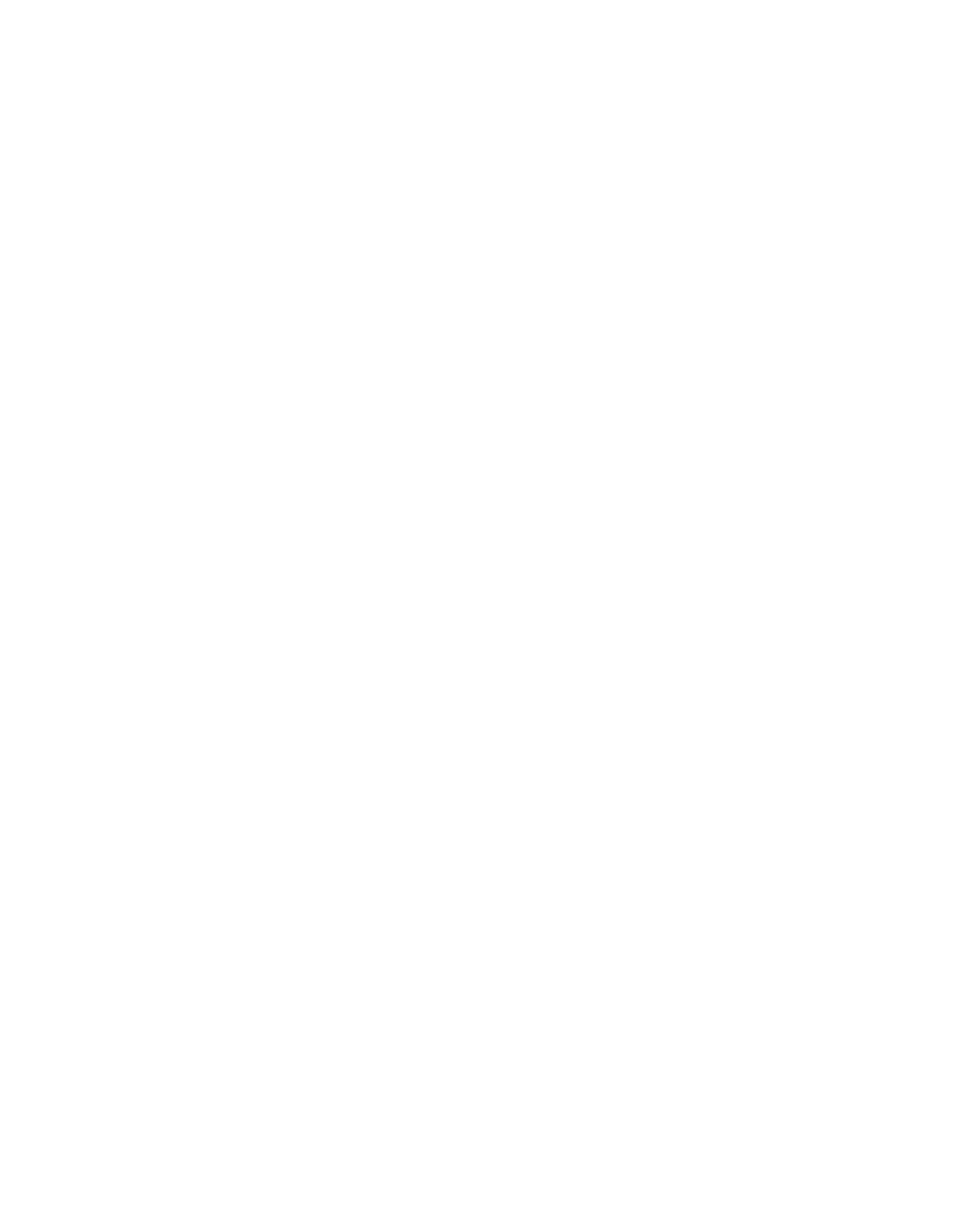# **How Cutting Pollution Can Slow Warming and Save Lives On Thin Ice**

# **EXECUTIVE SUMMARY**

#### **October 2013**

A Joint Report of The World Bank The International Cryosphere Climate Initiative



**INTERNATIONAL CRYOSPHERE CLIMATE INITIATIVE**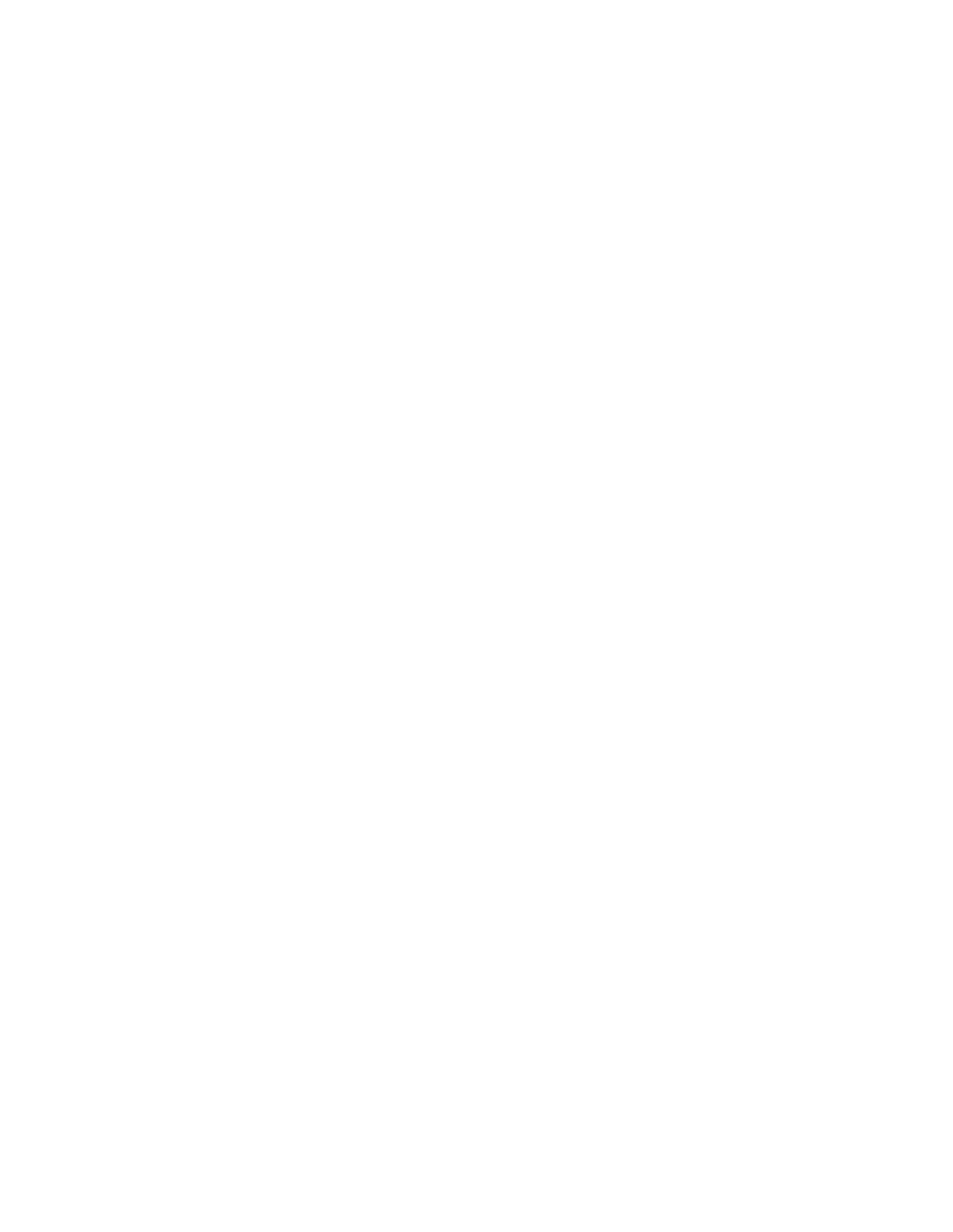# Acknowledgments

The World Bank and International Cryosphere Climate Initiative would like to thank the modeling teams, the members of the High-level Interpretive Group, contributing authors, scientific reviewers, and editors for their contribution to the development of this report.

ICCI would also like to thank the Flora Family Foundation, whose generous support helped enable the Initiative and this Report.

Inputs from the following modeling teams were critical to preparing this report.

#### **Modeling Teams:**

U.S. National Aeronautics and Space Administration's Goddard Institute for Space Studies (NASA/GISS) The European Commission's Joint Research Centre (JRC) Istanbul Technical University University of Reading International Institute for Applied Systems Analysis (IIASA) Stockholm Environment Institute at the University of York (SEI-York) University of California at Berkeley U.S. Environmental Protection Agency (USEPA)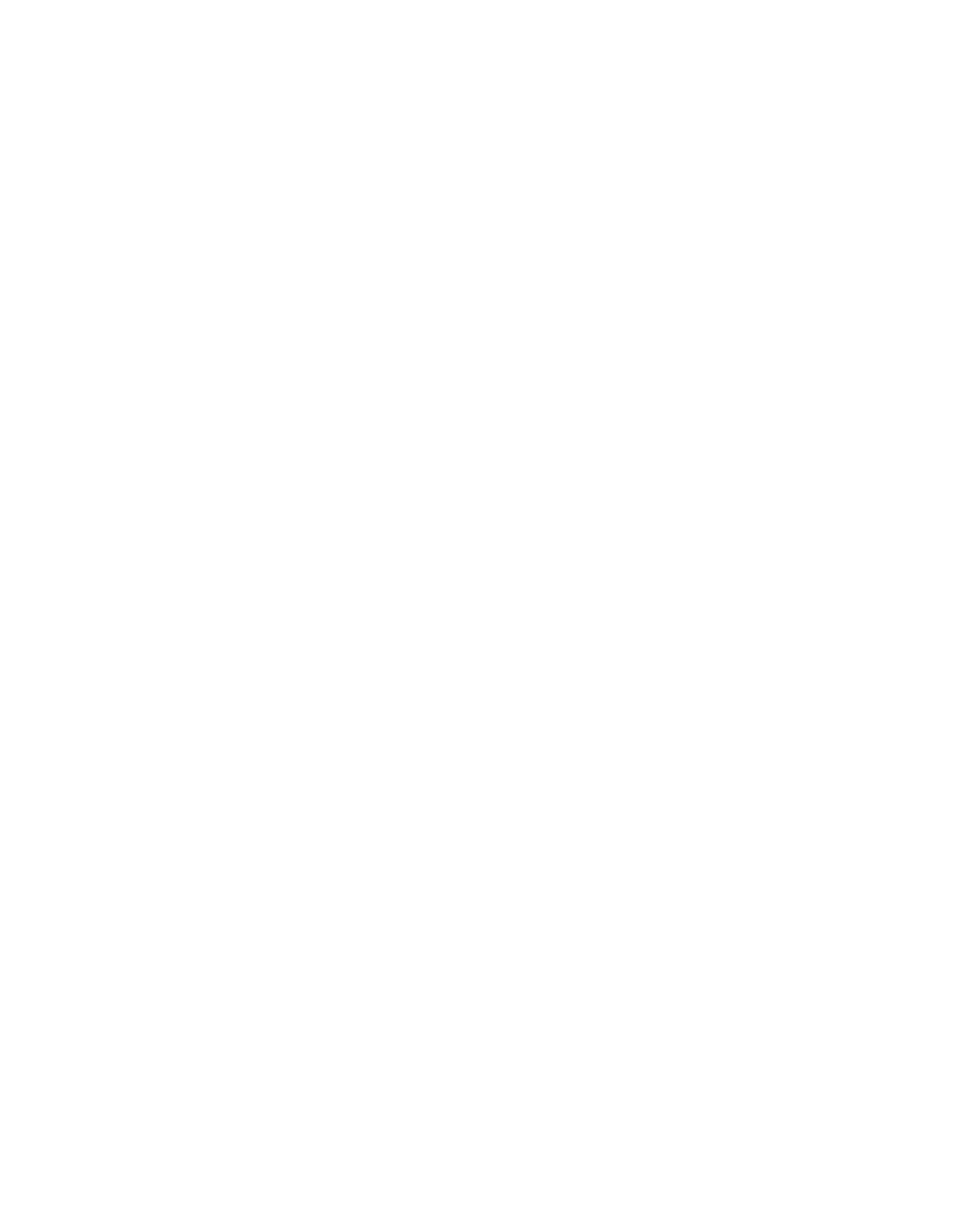# Glossary of Keywords and Phrases

**Albedo:** A measure of the reflectivity of the earth's surface. It is the fraction of solar energy (shortwave radiation) reflected from the earth back into space. Thick ice and snow have a high albedo; bare earth has a low albedo.

**Alpine:** Mountain regions.

**Anthropogenic:** Human-caused.

**Baseline/Baseline Projections:** Levels of greenhouse gases or warming impacts expected under the assumption that no further mitigation/reductions occur.

**Biofuels:** Non-fossil fuels, typically liquid or gas (e.g., biogas, biodiesel, bioethanol).

**Biomass:** Refers to solid organic materials, such as wood, grass, animal dung, and other agricultural wastes.

**Black Carbon (BC):** Black carbon is a small, dark particle that warms the earth's climate. Although black carbon is a particle rather than a greenhouse gas, it is the second largest climate warmer after carbon dioxide. Unlike carbon dioxide, black carbon is quickly washed out and can be eliminated from the atmosphere if emissions stop. Reductions would also improve human health.

**Boreal:** Related to or located in high northern near-Arctic ecosystems.

**Carbon Dioxide (CO<sub>2</sub>):** The greenhouse gas that contributes the most to global warming. While more than half of the  $CO_2$  emitted is removed from the atmosphere within a century, some fraction (about 20 percent) of emitted  $CO_2$  remains in the atmosphere for many thousands of years.

**Carbon Flux:** Release of carbon into the environment, which can occur in different forms (i.e., methane or carbon dioxide gas).

**Celsius:** Unit of Temperature. One degree Celsius equals about 1.8 degrees on the Fahrenheit scale.

**Cryosphere:** Elements of the earth system containing water in its frozen state, including sea ice, lake and river ice, snow cover and solid precipitation, glaciers, ice caps, ice sheets, ice shelves, permafrost, and seasonally frozen ground.

**Enteric Fermentation:** A digestive process in ruminant animals (e.g. cows, sheep) that enables them to eat cellulose-enhanced tough plants. The process results in the release of methane emissions.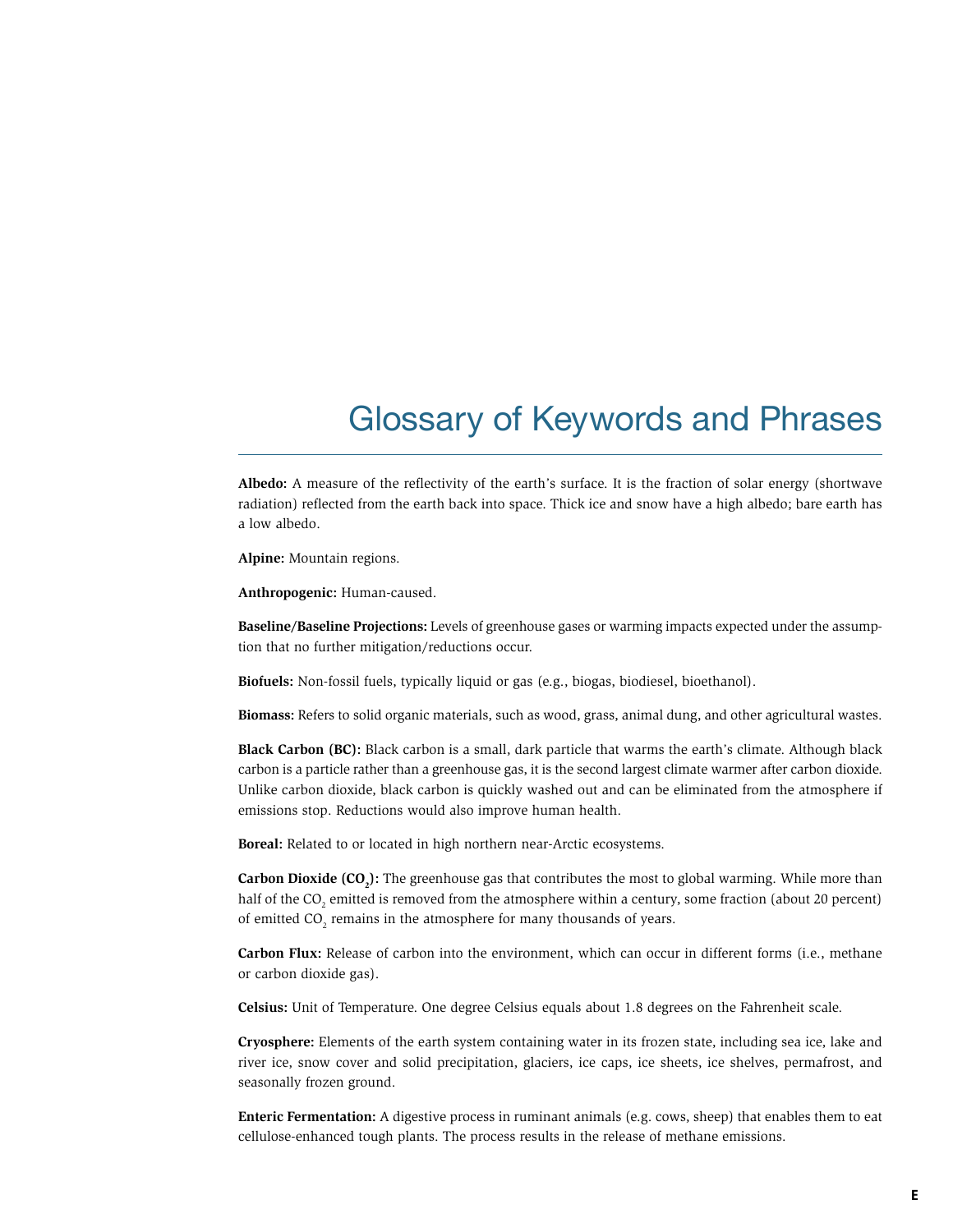**Euro-6/VI:** European vehicle emission standards (Euro standards) that define the acceptable limits for exhaust emissions of new vehicles sold in EU member states (see http://ec.europa.eu/enterprise/sectors/ automotive/environment/eurovi/).

**Feedbacks/Feedback Mechanisms:** Climate change impacts which lead to a cycle of greater warming, either by release of greenhouse gases or by changing the physical conditions for warming (e.g. albedo or ocean composition).

**Glaciers/Land Glaciers:** "Ice rivers" on land, built up by compacted snow over centuries or millennia, which move slowly until they melt or discharge (as icebergs) into the ocean.

**Global Burden of Disease:** A study to estimate the number of worldwide deaths annually from different diseases or environmental causes.

**Ice Sheets:** Large, continuous, old (up to millions of years), and often very thick ice (3–4 km. on Greenland or Antarctica) which may cover either land or what would otherwise be open water.

**Mass Balance/Glacial Mass Balance:** The difference between accumulation and melting of glaciers or ice sheets. Expressed both as volume lost (cumulative mean specific mass balance, kilograms per square meter, kg/m2 ) and relative contribution to sea-level rise (millimeters sea-level equivalent, mmSLE).

**Measures (Reduction Measures):** For this report, refers to actions, regulations, or technologies that reduce emissions of various pollutants, including black carbon and methane. Measures are chosen to have both health and climate benefits, and only include technologies or actions already in use in some parts the world (but may not be cost-effective and applicable to all country contexts).

**Methane (CH<sub>4</sub>):** A greenhouse gas that only lasts an average of 12 years in the atmosphere; it is an extremely powerful warmer during that period. One molecule of methane warms about 25 times more than  $\mathrm{CO}_2^{\phantom{\dag}}$  over 100 years; 72 times as much over 20 years.

**Mitigation:** Actions to address climate change by decreasing greenhouse gases and other climate forcing agents.

**Modeling:** Computer simulations of global atmospheric behavior, including temperature and complex factors and interactions between land, air, water, and the biosphere.

**Monsoon:** Seasonal changes in atmospheric circulation and precipitation associated with the asymmetric heating of land and sea (especially in South Asia).

**OECD/IEA 450 Scenario:** The progression of emissions based on energy and fuel projections of the International Energy Agency (IEA) World Energy Outlook leading to a peak  $CO_2$  concentration of at 450ppm.

**Ozone (O<sub>3</sub>):** A harmful pollutant and greenhouse gas that only forms though complex chemical reactions with other substances in the atmosphere, including methane, and can harm both human health and crops.

Permafrost: Soil that remains at or below the freezing point of water for two or more years. Permafrost traps carbon that can be released as methane,  $CO_2$ , and/or other gases upon thaw.

**Radiative Forcing:** A measure of the net change in the energy balance of the earth with space, that is, the change in incoming solar radiation minus outgoing terrestrial radiation. At the global scale, the annual average radiative forcing is measured at the top of the atmosphere, or tropopause. Expressed in units of warming rate (watts, W) per unit of area (meters squared,  $m<sup>2</sup>$ ).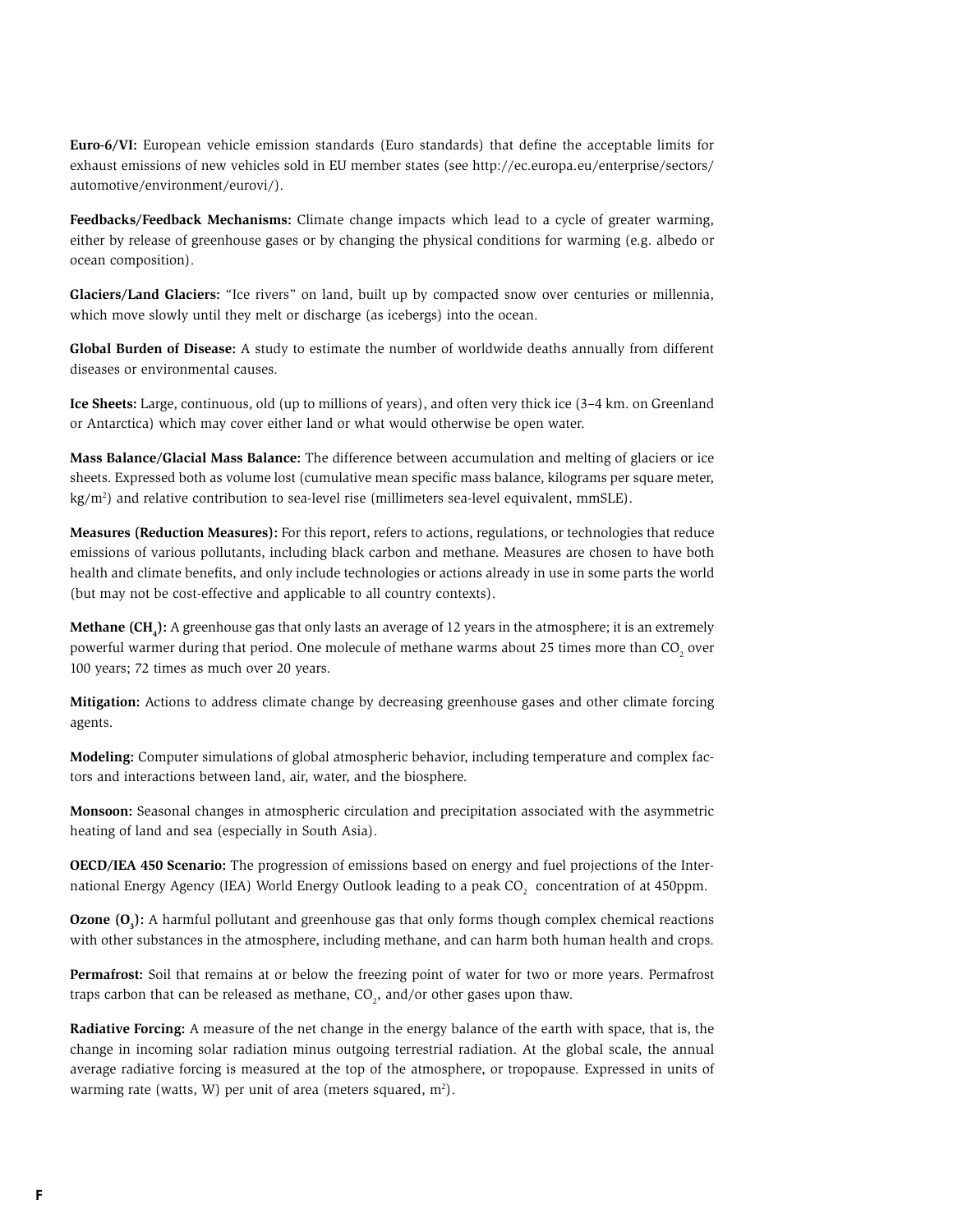**Sea Ice:** Relatively thin and young ice (a few centimeters to several meters thick, and usually less than a decade old), subject to seasonal thinning or melting.

**Short-lived Forcers/Short-lived Pollutants/Short-lived Climate Pollutants (SLCPs):** Substances such as methane, black carbon, tropospheric ozone and some hydrofluorocarbons which have a significant impact on near-term climate change and a relatively short lifespan in the atmosphere compared to carbon dioxide and other longer-lived gases.

**Tropospheric Ozone:** Sometimes called ground-level ozone, refers to ozone that is formed or resides in that portion of the atmosphere from the earth's surface up to the tropopause (the lowest 10–20 km of the atmosphere).

**West Antarctic Ice Sheet (WAIS):** The thick ice sheet covering over two million square kilometers of West Antarctica, with much of that region actually an ice-covered archipelago and therefore subject to some degree of instability.

**Win-Win Measures:** In this report win-win measures are defined as mitigation measures that are likely to reduce global warming and at the same time provide clean air benefits by reducing air pollution.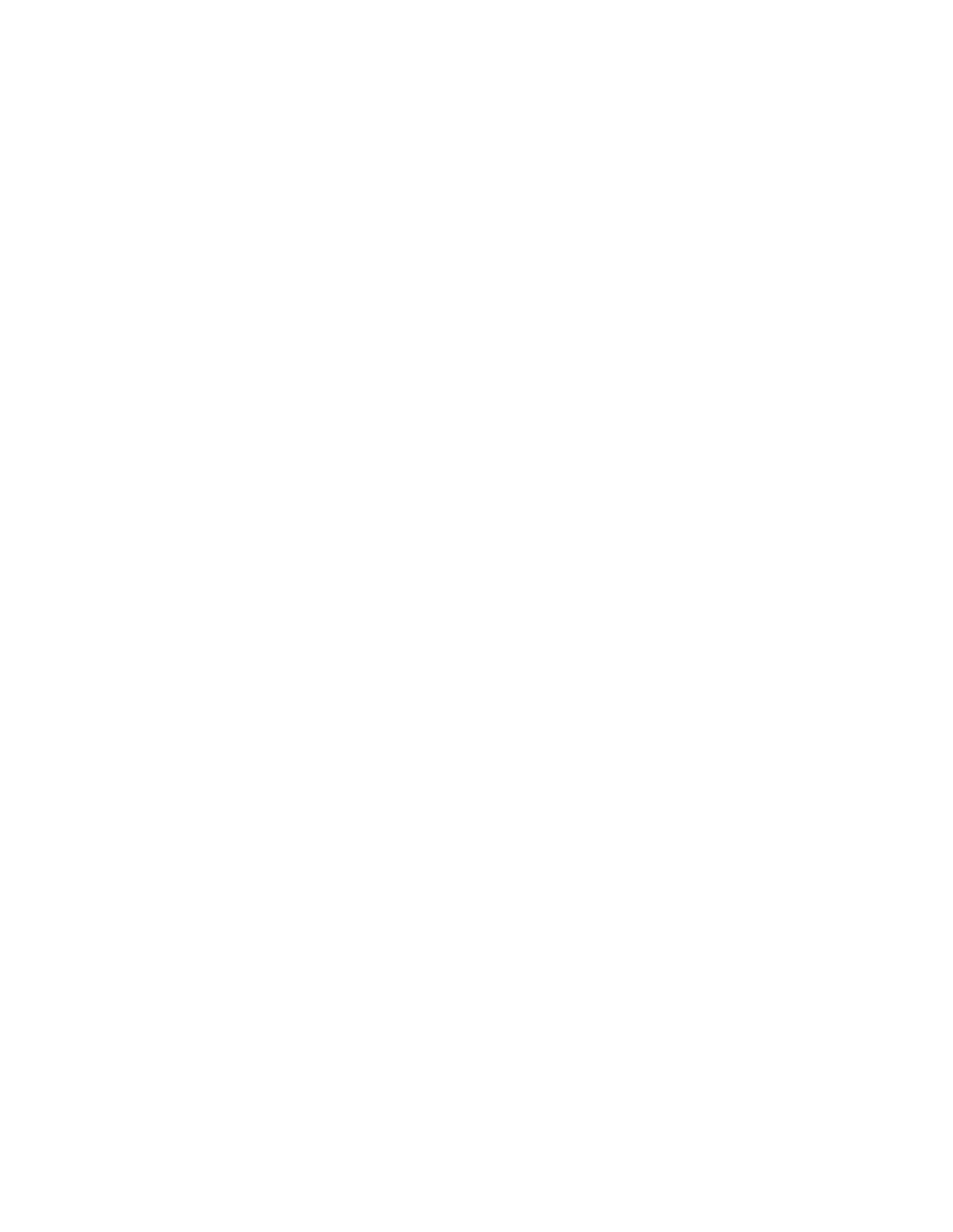The science is settled and the problem identified. Now we must act in the smartest and most effective way we can. Our world is on thin ice.

This report is about how climate change is affecting the cryosphere—those snow-capped mountain ranges, brilliant glaciers, and vast permafrost regions on which all of us depend. It lays out 14 specific measures we could take by 2030 to reduce short-lived climate pollutants and slow the melting of ice and snow that must stay frozen to keep oceans and global temperatures from rising even faster.

Action to stabilize the cryosphere will also save lives now. By mitigating short-lived climate pollutants such as black carbon and methane, we will improve health in thousands of communities, many of them in the developing world.

If we quickly scale up just four cleaner cooking solutions, for example, we could save one million human lives every year. That is one-quarter of the mostly women and children who die from exposure from indoor and outdoor cooking smoke annually. The benefits would multiply because, with cleaner air, cities become more productive, child health improves, and more food can be grown. All the while, we would reduce the warming impact that black carbon from these cookstoves has on polar and mountain regions, especially in the Himalayas.

The Himalayan mountain ranges make up the largest freshwater source outside the poles in an area that is home to 1.5 billion people. With the surface temperature across the region now 1.5 degree Celsius higher than before the industrial revolution, the health and welfare of hundreds of millions are at stake. Today, ice and snow melting is causing catastrophic floods in one area and droughts in another—and this trend will accelerate as the planet continues to warm.

We see the same story repeated in the Andes in South America, where glaciers feed river basins on which millions depend for agriculture and electric power; and in East Africa.

Just a 50-percent drop in open field and forest burning, another leading source of black carbon, could result in 190,000 fewer deaths from air pollution. By reducing emissions from diesel transport we could avert yet another 340,000 premature deaths—while giving us some quick gains in our fight against climate change.

At the World Bank, we're taking steps to ensure more of our projects and activities reduce short-lived climate pollutants. A recent analysis for the G8 reveals that from 2007–2012, 7.7 percent of Bank commitments in energy, transport, roads, agriculture, forestry, and urban waste and wastewater—approximately \$18 billion—were "SLCP-relevant" (i.e., could have an impact on the amount of short-lived climate pollutants which are released into the atmosphere). Going forward, our goal is to transform as much of the Bank's portfolio as possible into "SLCP-reducing" activities.

None of these activities will be easy, and very real barriers to implementation exist around cost, behavior, technology, and sustainability.

Also, let me be clear: The measures we are proposing in this report are not a silver bullet solution to global warming. Efforts to reduce black carbon and methane cannot replace long-term mitigation of  $\text{CO}_2$ , which requires a global transition to a low-carbon, highly energy-efficient economy. That shift will take international cooperation and decades of hard work.

By addressing short-lived climate pollutants, however, we will be reaping some significant climate benefits while at the same time meeting human development needs now.

Exploiting these win-wins while ensuring we tackle the most urgent challenges before us is how we can green growth without slowing it and how we can achieve sustainable development. We have an opportunity here, but the window for action will close soon. So let us get to work.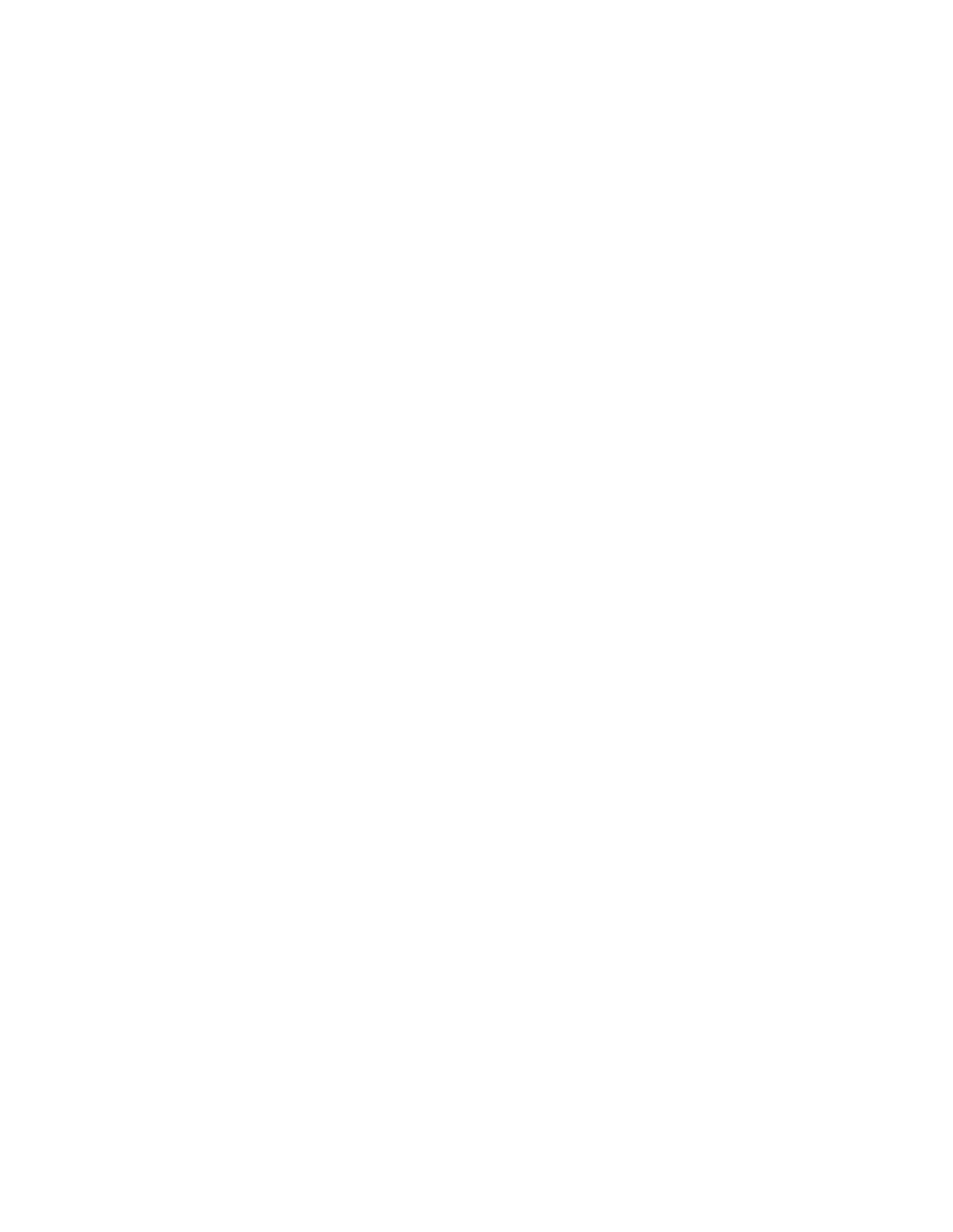# Preface (International Cryosphere Climate Initiative)

This report is a message of caution, and of hope.

Caution because rapid changes in the earth's regions of snow and ice—the "cryosphere"—daily increase the risk of changes to our global environment: changes not seen in the span of human existence. Hope, because the tools to decrease that risk are available now and would improve the lives and futures of some of the world's most vulnerable populations.

First the caution: the cryosphere is changing fast as a result of climate change, it is changing today, and those changes bring increased risk to ecosystems and human societies. This report documents how that pattern is repeated throughout the cryosphere, whether the Arctic, the Antarctic, the Himalayan "Third Pole," or the Andes: temperatures rising at twice or more the global average, glaciers receding, ice sheets showing signs of instability, permafrost thawing. The cryosphere is on an accelerated warming path, and some of those changes may drive global climate change faster and further than we are currently prepared to handle. If warming continues unabated, the risks from continuing sea-level rise, flooding, and water resource disruption rise dramatically. So too will the risk of large  $CO_2$  and methane releases from permafrost, potentially eclipsing global efforts to reduce carbon pollution. The window to slow some of these processes may be closing rapidly.

Yet this report also carries hope, because a suite of air pollution management tools are available that can slow these cryosphere changes and at the same time bring economic benefits: improved health, higher crop yields, and greater access to energy. Anti-pollution measures aimed at sources such as cookstoves; coal and wood heating stoves; diesel; alternatives to crop burning; and capture of biogas from landfills offer direct benefits to those communities making them happen, and they are eminently achievable. Though global decreases in CO<sub>2</sub> cannot and should not be replaced, many communities have it in their power to at least slow snow and glacier loss nearby. The tools discussed in this report reflect a truly global solution, with actions available for both the developed and developing world: improved woodstoves for heating in Scandinavia and improved stoves for cooking in Nepal both help preserve nearby snow and ice.

The modeling in this report shows a special need to focus more urgently on cookstove pollution. Introduction of advanced cookstoves proved the one measure with recognizable climate benefits in every cryosphere region of the world, including Antarctica. The human costs of inaction are enormous: four million people die annually from cookstove pollution, greater than the annual toll of HIV/AIDS, malaria, and tuberculosis combined. It is time to consider a commensurate push to replace these polluting, health-damaging stoves using the same tools that turned around the global AIDS crisis—coordinated public/private efforts, strict monitoring and evaluation, and nimble programs adapted to local conditions.

The modeling also demonstrates how methane and black carbon emissions associated with the "front end" of fossil fuel extraction warm the earth, alongside the "tailpipe"  $\mathrm{CO}_2$  emissions from fossil fuel burning, underscoring the need for transition to low-carbon economies in the near future.

The result is an imperative for both protecting the cryosphere and supporting human development. Implementing these air quality measures sooner rather than later will improve the quality of life for many millions of people each year, while decreasing risks from sea-level rise and other impacts of rapid cryosphere change. Yet it cannot be overemphasized that, to realize these gains, the air quality actions modeled in this study must be accompanied by action on  $CO<sub>2</sub>$ .

This then is the cryosphere's message of caution and hope—the new cryosphere and development imperative.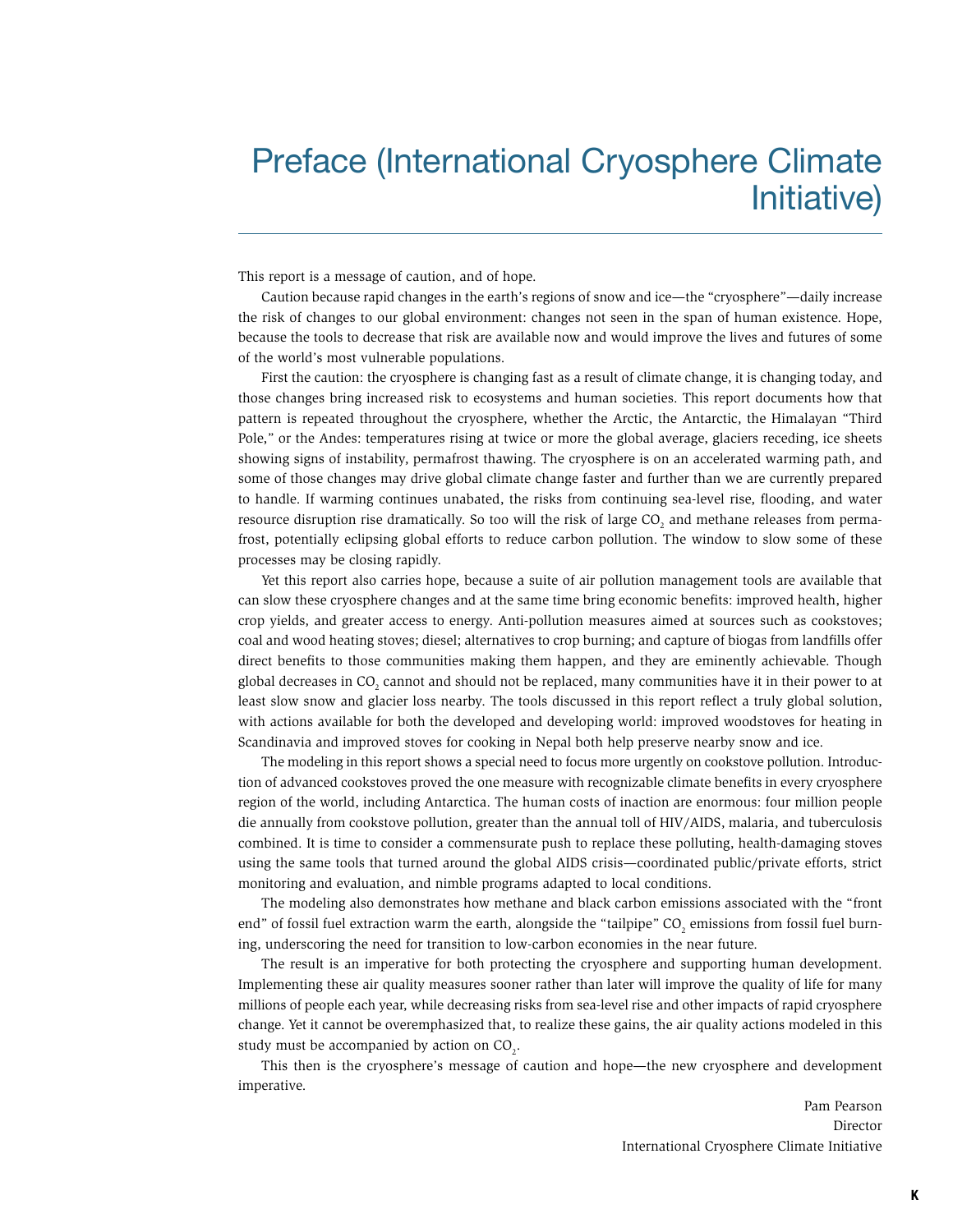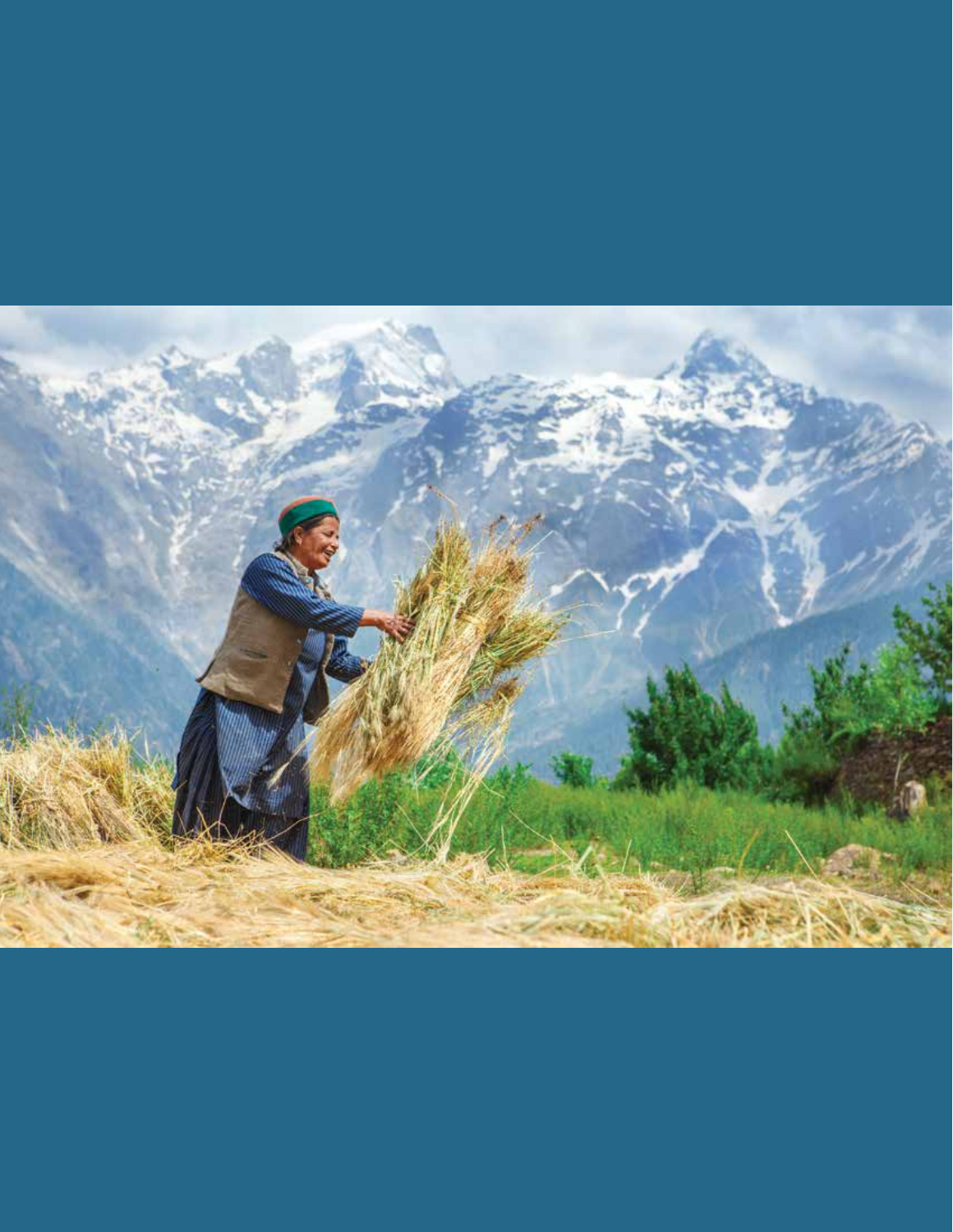# Main Messages



Climate change is having a disproportionate impact on areas of snow and ice known as the cryosphere, with serious implications for human development and environments across the globe. This report provides an overview of why it is so critical to slow the rate of change in the cryosphere. It also addresses how accelerating actions to decrease short-lived pollutants from key sectors can make a real difference by slowing these dangerous changes and risks to development while improving public health and food security.

## **Unprecedented Changes in the Cryosphere Pose Global Threats**

**Rapid changes in the cryosphere observed during the first decade of this century are continuing or accelerating.** With the exception of a one-percent increase in Antarctic sea ice extent and a very few growing glaciers, nowhere in the peer-reviewed literature is there evidence that the rapid warming documented in the cryosphere beginning in the 1990s is slowing. In most cases, warming and melting are accelerating (Figure ES1).

**The high rate of warming in the cryosphere, at a pace unprecedented in the historic record, has the potential to trigger** 

**disastrous feedback mechanisms from the cryosphere into the global climate system.** Examples include loss of albedo from sea ice and snow cover and loss of permafrost leading to greater carbon fluxes into the atmosphere (particularly where emissions occur as methane).

**Release of carbon stores in permafrost could contribute as much as 5-30 percent more carbon to the atmosphere by the end of this century if current cryosphere warming is not slowed.** This would then require even greater cuts in anthropogenic sources of CO<sub>2</sub> than those currently recommended to hold warming below 2 degrees Celsius.

**Warming in the cryosphere poses serious threats to disaster preparedness, to water resources in some heavily populated** 



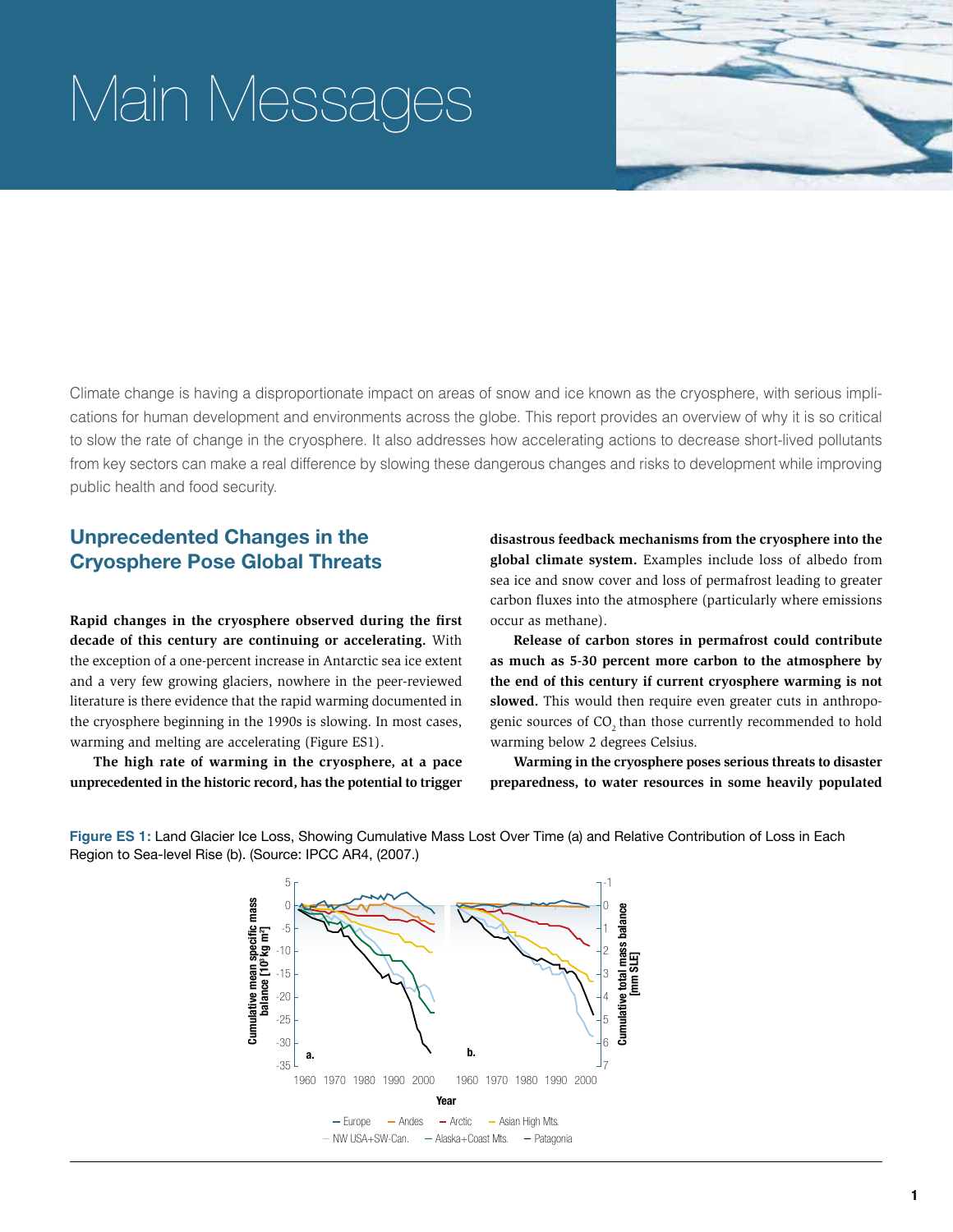**regions, and to adaptation and ecosystems preservation. Intensified monitoring in cryosphere regions is needed to provide better and earlier warning of changes.** Monitoring the stability of ice sheets is especially important due to their potential contribution to accelerated worldwide sea-level rise, yet large portions of polar and high alpine regions have few or no observing stations.

### **Mitigation Strategies in the Cryosphere Have Large and Certain Benefits**

**Mitigating short-lived climate pollutants (SLCPs), in the coming two decades, specifically black carbon and methane can slow these changes while benefiting human communities.** Implementing by 2030 the 14 methane and black carbon reduction measures (Table ES1) modeled for this report would bring multiple health, crop, and ecosystems benefits and decrease risks to development from water resource changes, including flooding and other impacts or climate feedbacks we may not foresee today.

**Climate benefits for cryosphere regions from black carbon reductions carry less uncertainty than they would in other parts of the globe and are sometimes very large.** This is because emissions from sources that emit black carbon—even with other pollutants—almost always lead to warming over reflective ice and snow.

**Gains would be eliminated by the end of this century if not**  accompanied by strong reductions in carbon dioxide  $(CO_2)$ . Reductions in short-lived climate pollutants cannot be made in isolation from efforts to reduce other greenhouse gases. The role of such reductions is to slow the immediate rate of change, especially in the cryosphere, but cannot replace long-term efforts to reduce  $CO<sub>2</sub>$ .

### **Certain Sectoral Approaches Offer Tremendous Benefits**

**Cookstove reduction measures offer by far the greatest potential benefits both to human health and to slowing cryosphere warming.** Rapid scaling-up of four existing clean cookstove solutions<sup>1</sup> could save around one million lives annually<sup>2</sup> from outdoor air pollution impacts alone. Current Global Burden of Disease (GBD) estimates place total annual deaths from all household smoke exposure from cookstoves (both outdoor and indoor) at four million annually, greater than the current annual toll from HIV/AIDS, malaria, and tuberculosis combined. Effective sectoral responses, however, would need to deploy models tailored to local and cultural conditions, integrate learning from past failures, be

affordable, and employ best public health practices (including independent monitoring and evaluation).

**Cookstove measures delivered climate benefits for all five cryosphere regions modeled,3 including both polar regions; the strongest benefits were in the Himalayas.** Fan-assisted biomass cookstoves performed almost as well as biogas/liquefied petroleum gas (LPG) fuel stoves in modeled climate and health benefits (for outdoor exposure), but present challenges to overcome in the field.

**Improved biomass (wood) and coal-heating stoves could save about 230,000 lives annually**, with the majority of these health benefits occurring in OECD nations.

**Just a 50-percent decrease in open field and forest burning could result in around 190,000 fewer deaths annually from related air pollution, making it the second most powerful measure from a health perspective after cookstoves.** Human activity causes almost all open field and forest fires, either intentionally or by accident. Effective no-burn alternatives exist for most agricultural sector use of fire, and results in this report indicate that up to 90-percent reductions may be possible in some regions.

**Reductions in emissions from diesel transport and equipment could result in over 16 million tons of additional yield in staple crops such as rice, soy, and wheat, especially in Southeast Asia, as well as averting 340,000 premature deaths.** From all measures, including methane measures, the additional increase in crop yield could total nearly 34 million metric tons.

**Methane reduction measures primarily target front-end emissions from fossil fuel extraction.** While CO<sub>2</sub> emissions primarily come from fossil fuel use, significant methane and black carbon emissions arise in the production chain for oil, gas, and coal (approximately 65 percent of benefits from all methane measures), strengthening the need for conversion to low-carbon economies.

#### **Reductions Significantly Decrease the Threat of Rapid Cryosphere Change**

**The black carbon and methane measures reviewed could slow warming in the Arctic by more than a full degree by 2050, resulting in up to 40 percent reduced loss of summer sea ice and 25 percent reduced loss of springtime snow cover compared to the baseline** (Figure ES2). The Himalayan cryosphere might see nearly a one-degree Celsius decrease from baseline projections (though there is greater uncertainty).

**This large decrease in temperature from reduction measures includes the permafrost regions of Siberia, North America, and the Tibetan region, indicating the potential for greater preservation of permafrost regions.** This could reduce the risk and extent of future methane and  $CO_2$  releases from permafrost melt.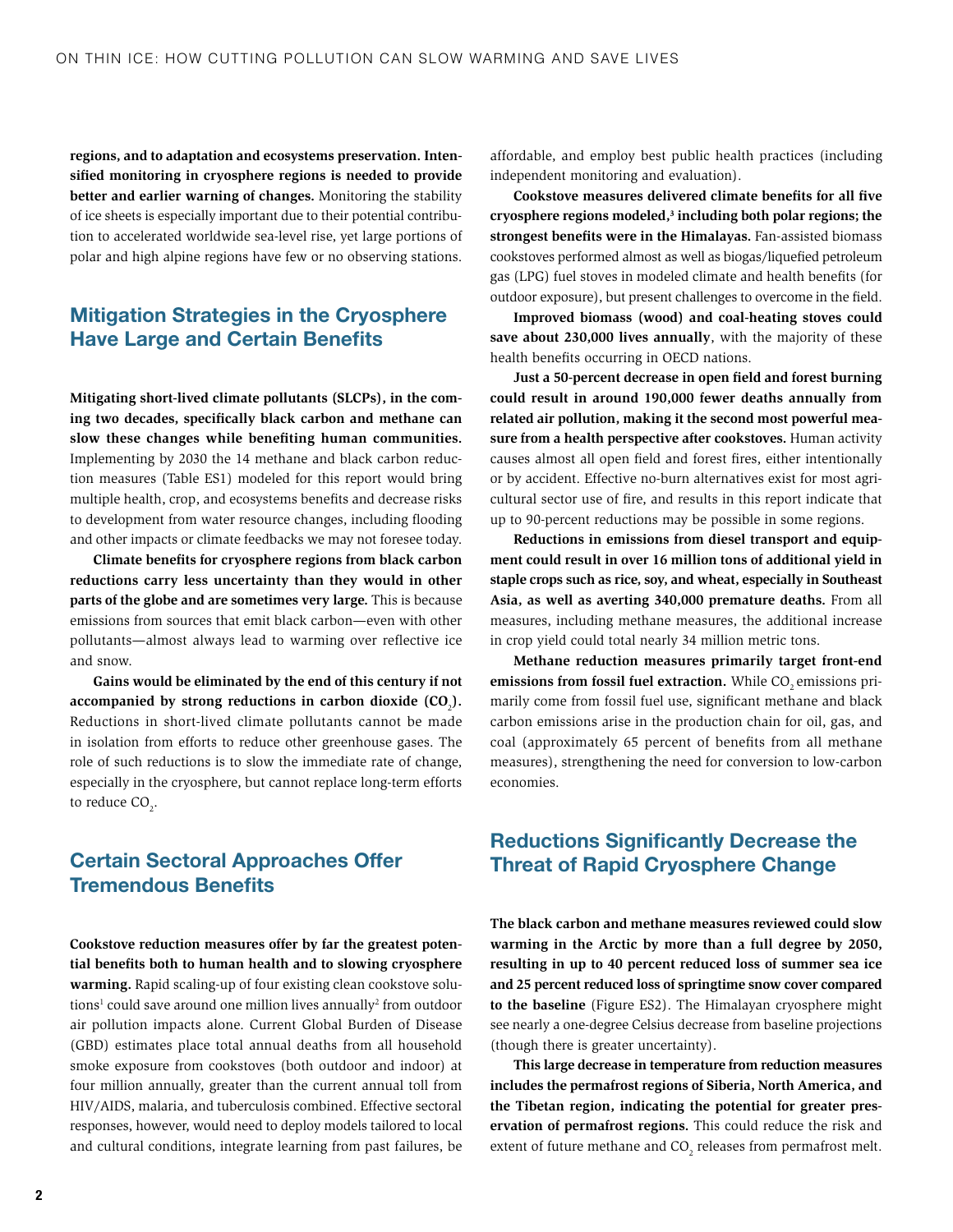**Figure ES 2:** Percentage Change in Arctic Summer Ice (left) and Boreal Spring Snow (right) in 2050 due to Full Implementation of Black Carbon and Methane Measures by 2030 (Figures not scaled for additional forcing over cryosphere; with scaling, modeling conservatively indicates two times greater reduction in snow/ice loss.)



**Implementation of the black carbon and methane measures could reduce projected disruptions in water cycles**, cutting the near-term projected decrease in Amazon flow by nearly half (in one model). It could also significantly decrease risk of disruption to traditional precipitation patterns in the South Asian monsoon region, the Sahel, and areas downwind of winter storm tracks (i.e., the Mediterranean).

**Rates of sea-level rise might be significantly slowed by 2050, with a potential near-leveling-off in rates before the end of the century if SLCP measures are combined with CO**<sup>2</sup>  **emissions held to 450ppm.** This decrease in sea-level rise could range from 10 cm to half a meter or more. Perhaps more important, temperature reductions in polar regions from these measures would help minimize the risk of essentially irreversible ice sheet loss or disintegration in West Antarctica and Greenland, which could ultimately raise ocean levels by several decimeters by 2100—and by many meters over a period of centuries or millennia.

**In the Himalayas, black carbon reduction measures could significantly reduce radiative forcing and help maintain a greater portion of Himalayan glacier systems.** More detailed regional modeling and observational studies are needed to better understand these impacts at more local levels due to the variability of the Himalayan glacier regions.

**Even Antarctica shows potentially strong climate benefits from black carbon measures, not far below the benefits in the Arctic, especially on the Antarctic Peninsula and in West Antarctica.** This could decrease the risk for loss of the West Antarctic Ice Sheet (WAIS) and resulting sea-level rise. As in other regions, the primary benefit comes from cookstoves measures, likely from the southern hemisphere, decreasing the amount of airborne black carbon over Antarctica.



**Climate benefits from black carbon measures in the Andes might be best addressed through observational studies.** Although all alpine regions present challenges to modelers, cryospherespecific results in the Andes proved particularly difficult because of their relative narrowness and sharp vertical rise. A more rapid and effective approach to assess impacts could involve measuring levels of black carbon reaching the glaciers and snow, though health benefits from these measures were substantial.

**SLCP measures in East Africa appear highly unlikely to preserve glaciers there.** The small extent (under 4 square kilometers) of the three remaining East African glacier systems makes their preservation challenging even with strong efforts to reduce black carbon. However, health benefits in that region were extremely high from black carbon measures, which also appeared to maintain precipitation levels closer to their historic pattern.

**The modeling indicates urgent need for further study to better understand potential benefits.** These include more precise estimates of avoided permafrost and sea-level rise impacts; more regionally-focused modeling studies, especially to better characterize precipitation and water resource impacts; improved understanding of long-range transport of pollutants to polar regions; causes of, and potential for decreasing open burning outside northern Eurasia; and benefits of cookstove measures to improve household air quality on a regional and country level.

**The window for action is closing fast.** This study by necessity touches only briefly on issues of implementation, local feasibility, and cost effectiveness—all significant challenges for these 14 measures, though all are currently in use in different regions around the world. This modeling assumes actions by 2030. With projections of large cryosphere impacts such as Arctic sea ice loss occurring by mid-century, speed is of the essence in addressing and operationalizing these cryosphere and development challenges.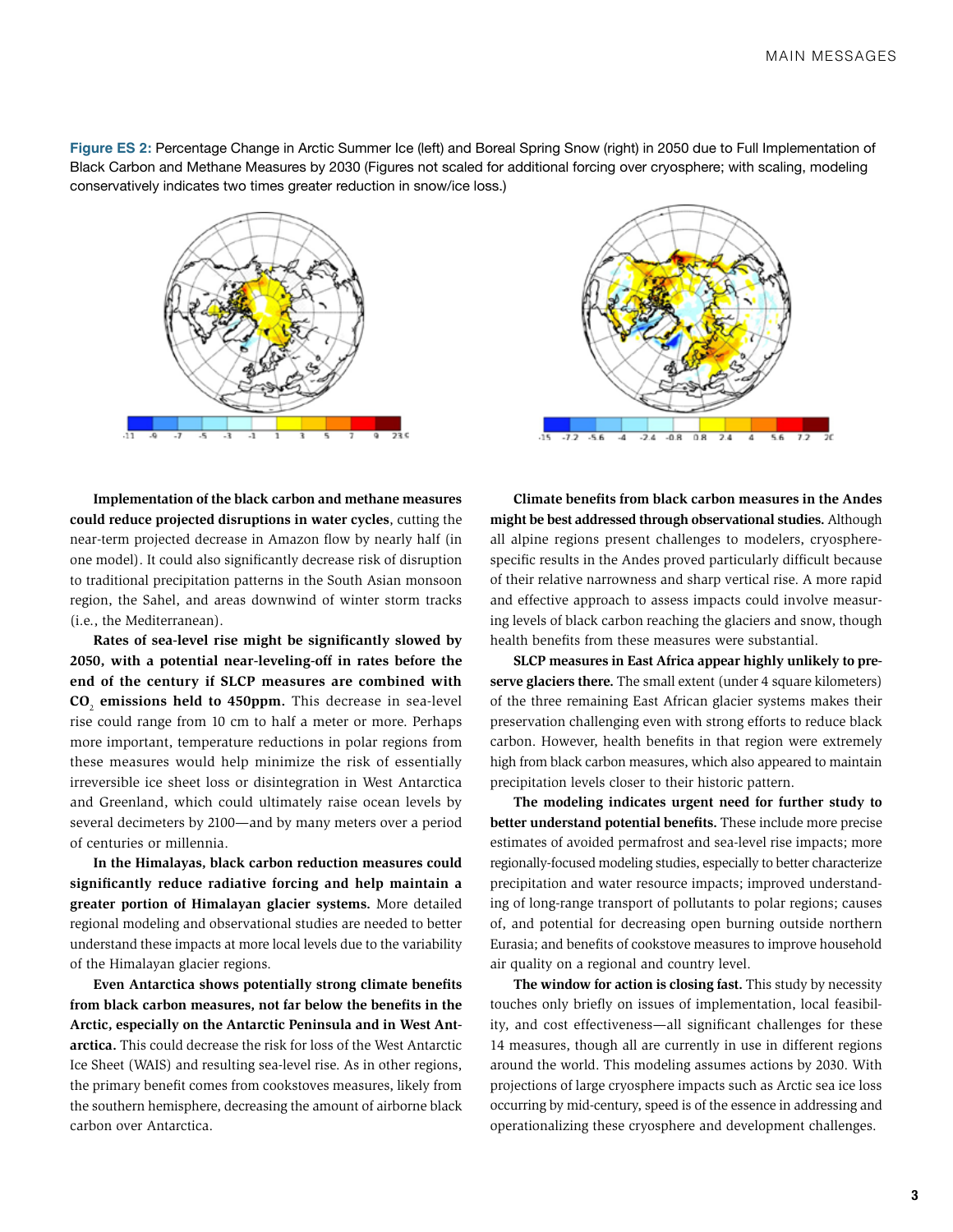#### **Table ES 1:** Modeled Reduction Measures

| <b>BLACK CARBON</b>    |                                                                                                |
|------------------------|------------------------------------------------------------------------------------------------|
| <b>Road Diesel</b>     | Diesel road vehicles comply with Euro 6/VI standards (include particle filters)                |
| <b>Off-road Diesel</b> | Diesel off-road vehicles comply with Euro 6/VI standards (include particle filters)            |
| <b>Heating Biofuel</b> | Replacing current residential wood burning stoves and boilers with pellet stoves and boilers   |
| <b>Heating Coal</b>    | Replacing chunk coal with coal briquettes for residential household heating                    |
| Cookstoves             |                                                                                                |
| <b>Biofuel</b>         | Replacement of current biofuel cookstoves with forced draft (fan-assisted) stoves; or          |
| Biogas/LPG             | Replacement of current biofuel cookstoves with stoves using biogas (50%) or LPG (50%)          |
| <b>Open Burning</b>    |                                                                                                |
| 50% Biomass Burning    | Reduction of all open burning worldwide by 50 percent; or                                      |
| 90% Eurasian Fires     | Reduction of open burning in northern Eurasia to EU levels                                     |
| Flaring                | Reduction of BC emissions from gas flaring at oil fields to best practice levels               |
| <b>METHANE</b>         |                                                                                                |
| Mining                 | Capture of methane, or degasification prior to the mining process                              |
| Oil and Gas Production | Capture or re-injection of fugitive methane emissions, where feasible with re-use              |
| Oil and Gas Pipelines  | Reduced leakage through improved monitoring and repair                                         |
| Landfills              | Recycling, composting and anaerobic digestion and methane capture for re-use                   |
| Wastewater             | Upgrade of treatment to include methane gas capture and overflow control                       |
| Livestock              | Anaerobic digestion and capture of methane                                                     |
| <b>Rice Paddies</b>    | Intermittent aeration: fields remain continuously flooded with only occasional exposure to air |

## **Endnotes**

<sup>&</sup>lt;sup>1</sup> Advanced cookstoves that use biogas, liquefied petroleum gas, or ethanol; or forced-draft (fan-assisted) stoves that use biomass (wood, agricultural residue, or dung). See Chapter 3 for details.

<sup>&</sup>lt;sup>2</sup> This report makes the following assumptions regarding relative risk of air pollution health impacts which are different than GBD: (i) any amount of PM2.5 has health impacts, (ii) all-cause mortality is used to extrapolate health risk in other parts of the world, and (iii) linear impacts exist at high concentrations. These assumptions could lead to over- or under-estimating the final results, and are explained in greater detail in Chapter 3 of the full report.

<sup>3</sup> The Himalayas, Arctic, Andes, East African Highlands, and Antarctica.